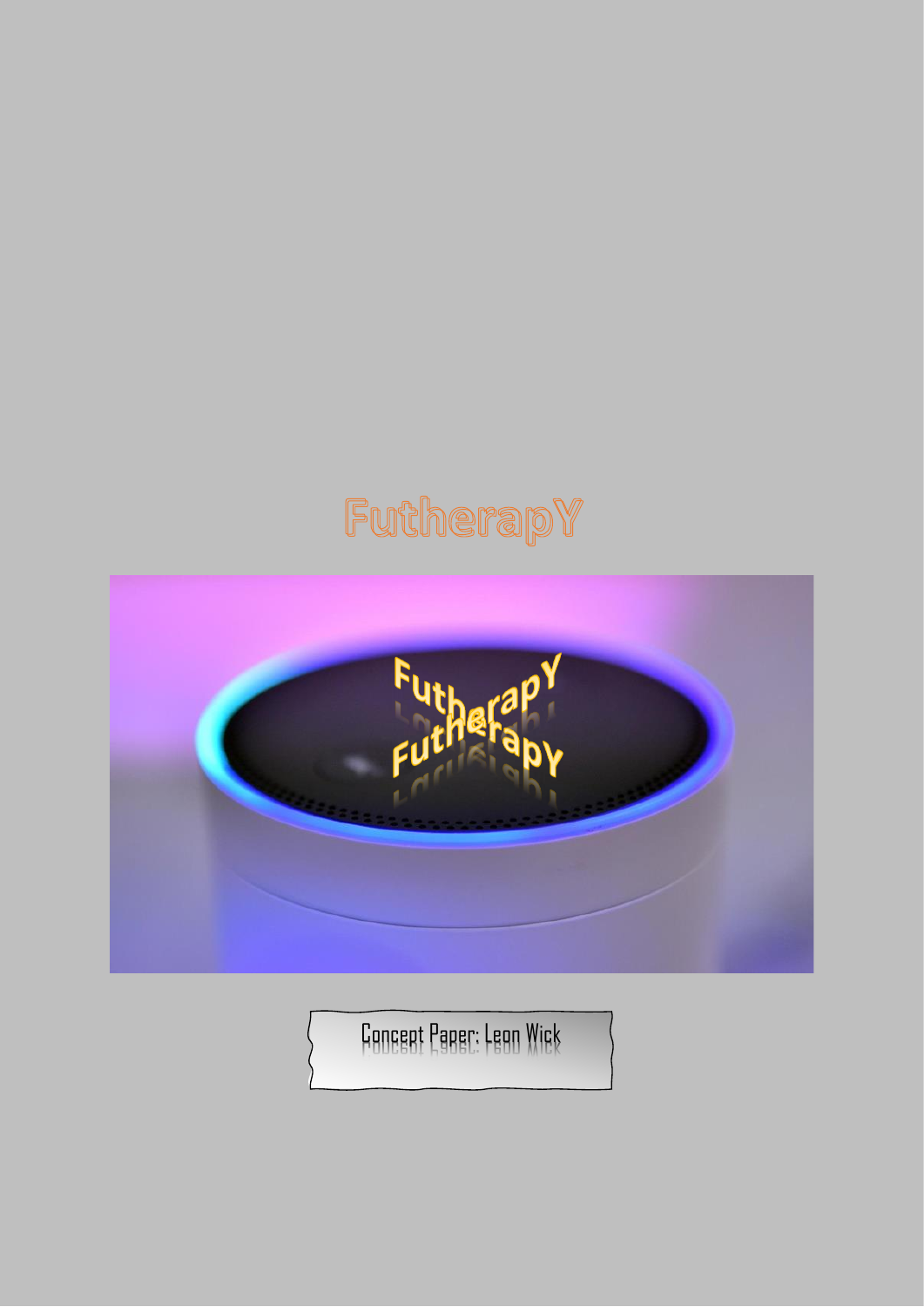## **INSPIRATION**

### **DATAISM**

**First men believed in gods, then in themselves. Then they praised something bigger. The evolution of technology and data.**



**Men learned to use tools so that they could achieve more and make life easier. Life is getting easier as we outsource mens' unique features such as empathy, emotional intelligence and others to DATA, impersonated by technological achievements.**

### **#Rasterpsychotherapie**

**A bill that was recently discussed in German politics. The diagnosis deciding over your claim on a psychotherapy would no longer be made by a psychiatrist but by a standardized raster that requires no evaluation of an actual human being. The reason: Cutting down the costs in the health sector because of the economic effects of the COVID-pandemic.**

> **Black Mirror – Be right back** (*Season 2 Episode 1*)

**A dolorous widow finds out about a service that helps you connect with the dead by creating a virtual chat partner that**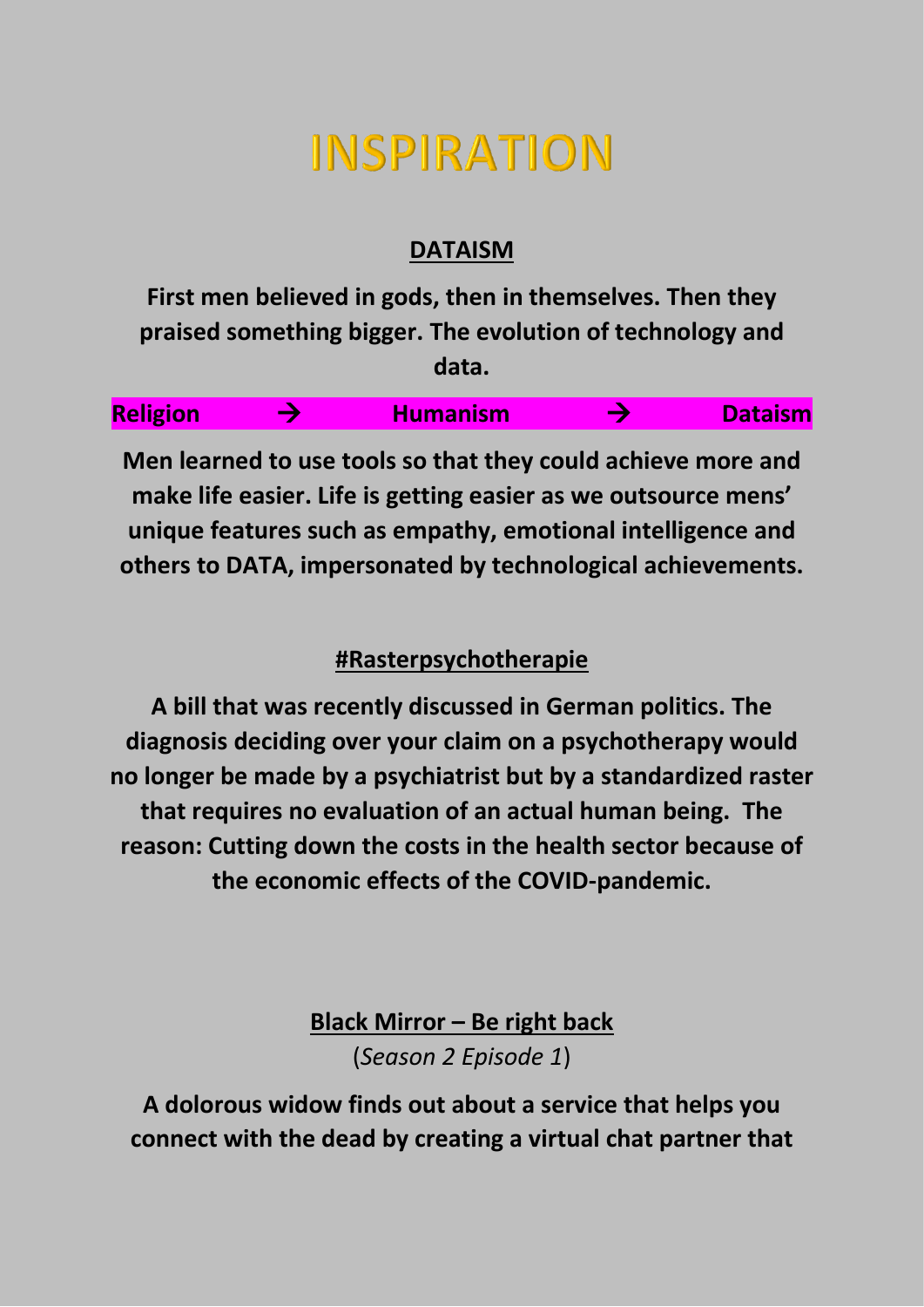## **INSPIRATION**

### **bases on the information collected on the deceased's digital life.**



**Later she finds out that she can purchase an actual humanoid robot that does not differ from her actual dead spouse, and finds herself in an emotionally and self-deceptive relationship with her most valuable material possession, the memories of her deceased spouse brought alive.**

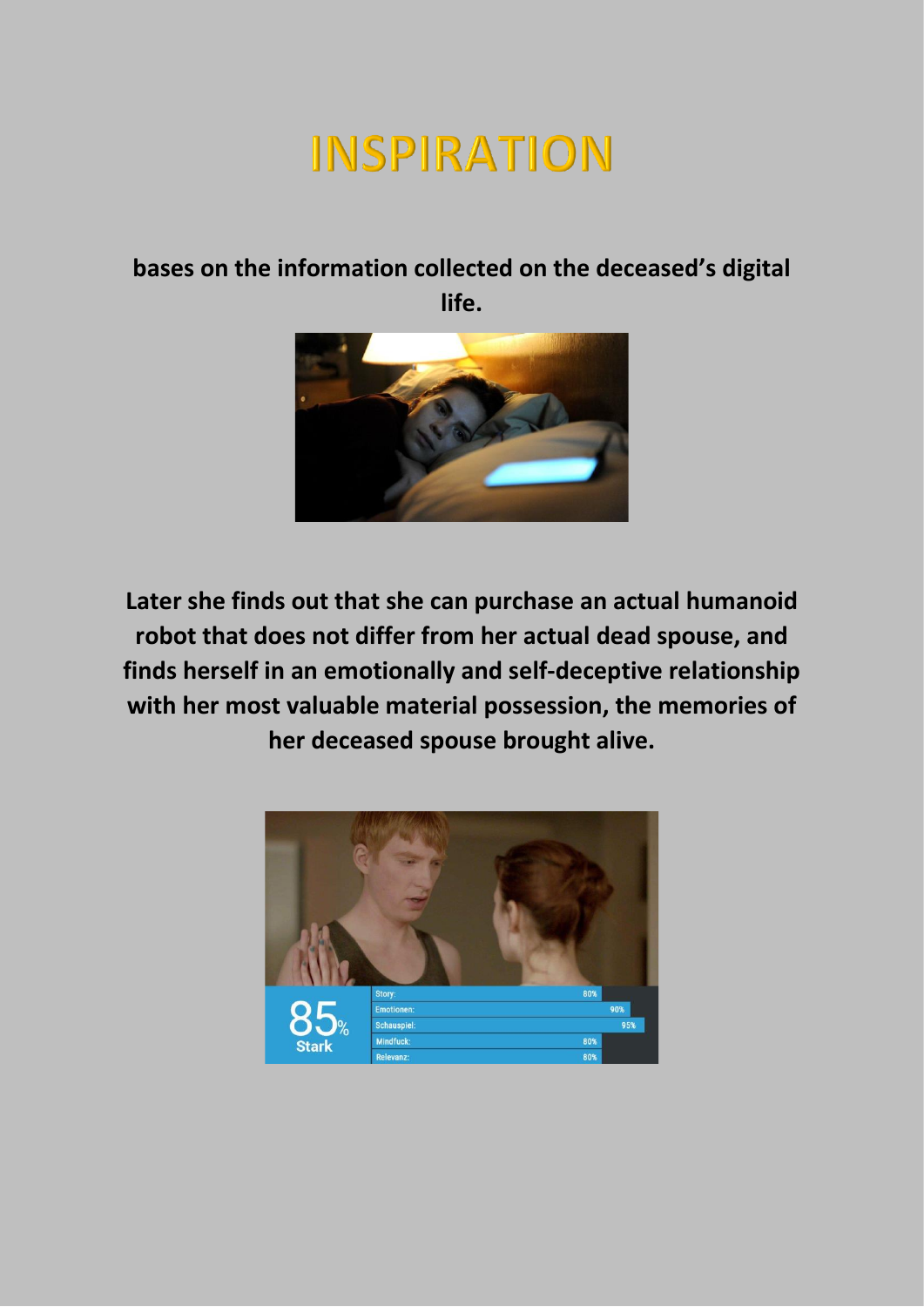## **INTRODUCTION**

**Men… Animals… Apes so to speak. Not particularly physically strong. Overtook the animal kingdom with fire and cooperation.**

**Fire… Tools… Things… Materialism you could say. Born centuries before men could see the stone starting to roll.**

**Possessions… Cultivation… Planning… The future enters the present. The human mind must deal with problems far from present, the fear of the future is born.**

**Fears… Overburdening… Struggle for life… Men have broad the blue planet, with little to do but to survive in a meritocracy.**

**…**

**…**

**Empathy… Feelings… Pain… Men start recognizing the fragility of their psyche.**

**Technology… Economical crisis… Data… Men see technology as a way to outsource manpower…**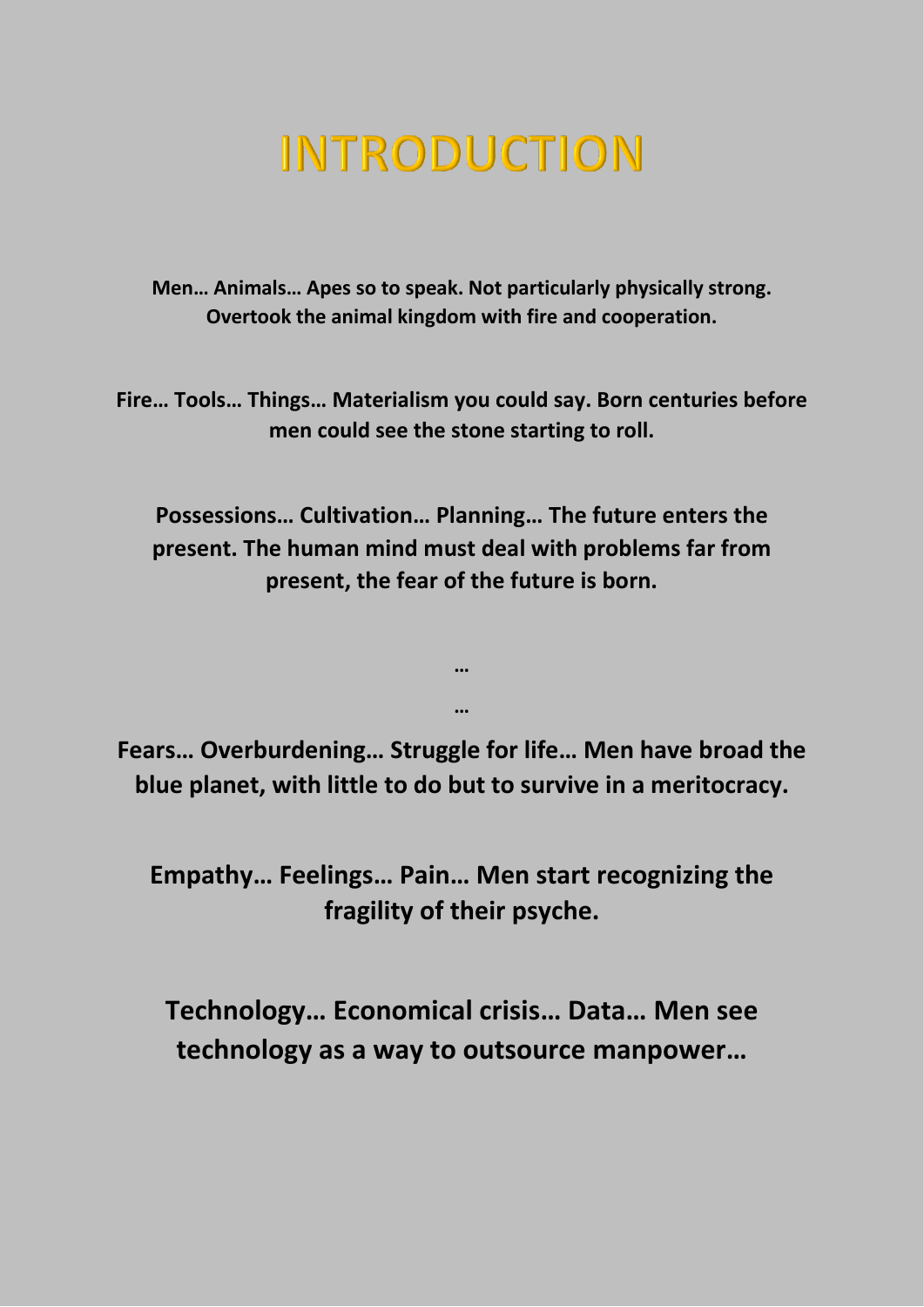

https://www.ft.com/content/50bb4830-6a4c-11e6-ae5b-a7cc5dd5a28c